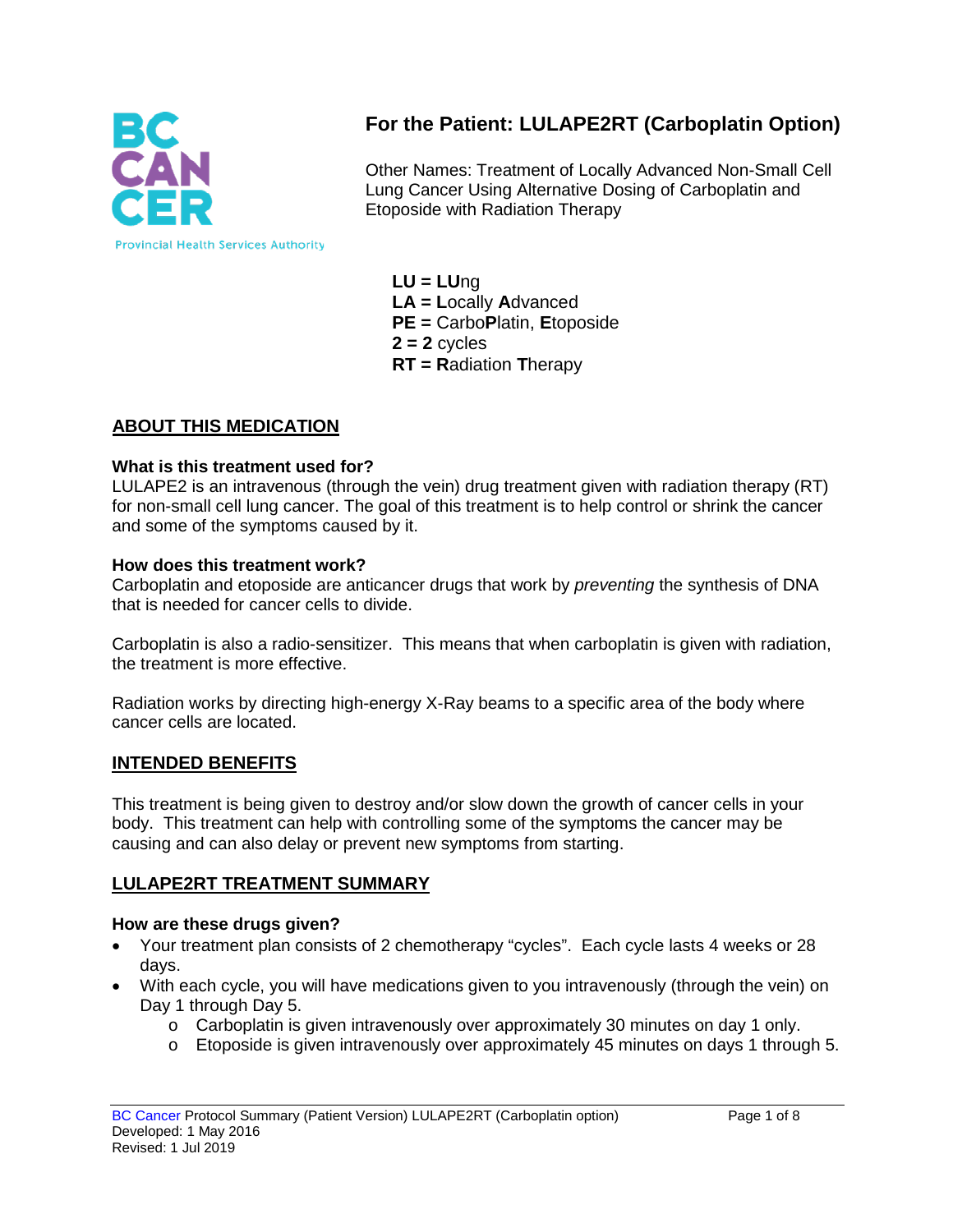- Radiation:
	- o Radiation is given once per day, during the week, with weekends and holidays off.
	- $\circ$  On days when you receive both chemotherapy and radiation therapy, you will receive chemotherapy first.

#### **What will happen when I get my drugs?**

- A blood test is done within one month of starting treatment.
- A blood test is also done before Day 1 of the second cycle.
- The dose and timing of your chemotherapy may be changed based on your blood test results and/or other side effects.
- Your very first treatment will take longer than other treatments because a nurse will be reviewing the possible side effects of your chemotherapy plan and will discuss with you how to manage them. *It is a good idea to bring someone with you to your first chemotherapy appointment.*
- You will be given a prescription for anti-nausea medications (to be filled at your regular pharmacy). Please bring your anti-nausea medications with you for each treatment. Your nurse will tell you when to take the anti-nausea medication(s). You may also need to take your anti-nausea drugs at home after therapy. It is easier to prevent nausea than to treat it once it happens, so follow directions closely.

## **LULAPE2RT TREATMENT PROTOCOL**

**Start Date: \_\_\_\_\_\_\_\_\_\_\_\_\_\_\_\_\_\_\_\_\_\_\_\_\_\_\_\_**

**Cycle 1:**

| Day 1              | Day 2            | Day 3            | Day 4            | Day 5            | Day 6     | Day 7     |
|--------------------|------------------|------------------|------------------|------------------|-----------|-----------|
| <b>Carboplatin</b> |                  |                  |                  |                  | <b>No</b> | <b>No</b> |
| & Etoposide        | <b>Etoposide</b> | <b>Etoposide</b> | <b>Etoposide</b> | <b>Etoposide</b> | chemo     | chemo     |
| Day 8              | Day 9            | Day 10           | Day 11           | Day 12           | Day 13    | Day 14    |
| <b>No</b>          | <b>No</b>        | No.              | No.              | <b>No</b>        | No.       | No        |
| chemo              | chemo            | chemo            | chemo            | chemo            | chemo     | chemo     |
| Day 15             | Day 16           | Day 17           | Day 18           | Day 19           | Day 20    | Day 21    |
| <b>No</b>          | <b>No</b>        | <b>No</b>        | <b>No</b>        | No chemo         | <b>No</b> | <b>No</b> |
| Chemo              | chemo            | chemo            | chemo            |                  | chemo     | chemo     |
| Day 22             | Day 23           | Day 24           | <b>Day 25</b>    | Day 26           | Day 27    | Day 28    |
| <b>No</b>          | <b>No</b>        | <b>No</b>        | <b>No</b>        | No chemo         | <b>No</b> | <b>No</b> |
| Chemo              | chemo            | chemo            | chemo            |                  | chemo     | chemo     |

**This 28-day cycle will repeat 1 more time**

**\*\*\*Radiation will be given Monday-to-Friday throughout treatment\*\*\***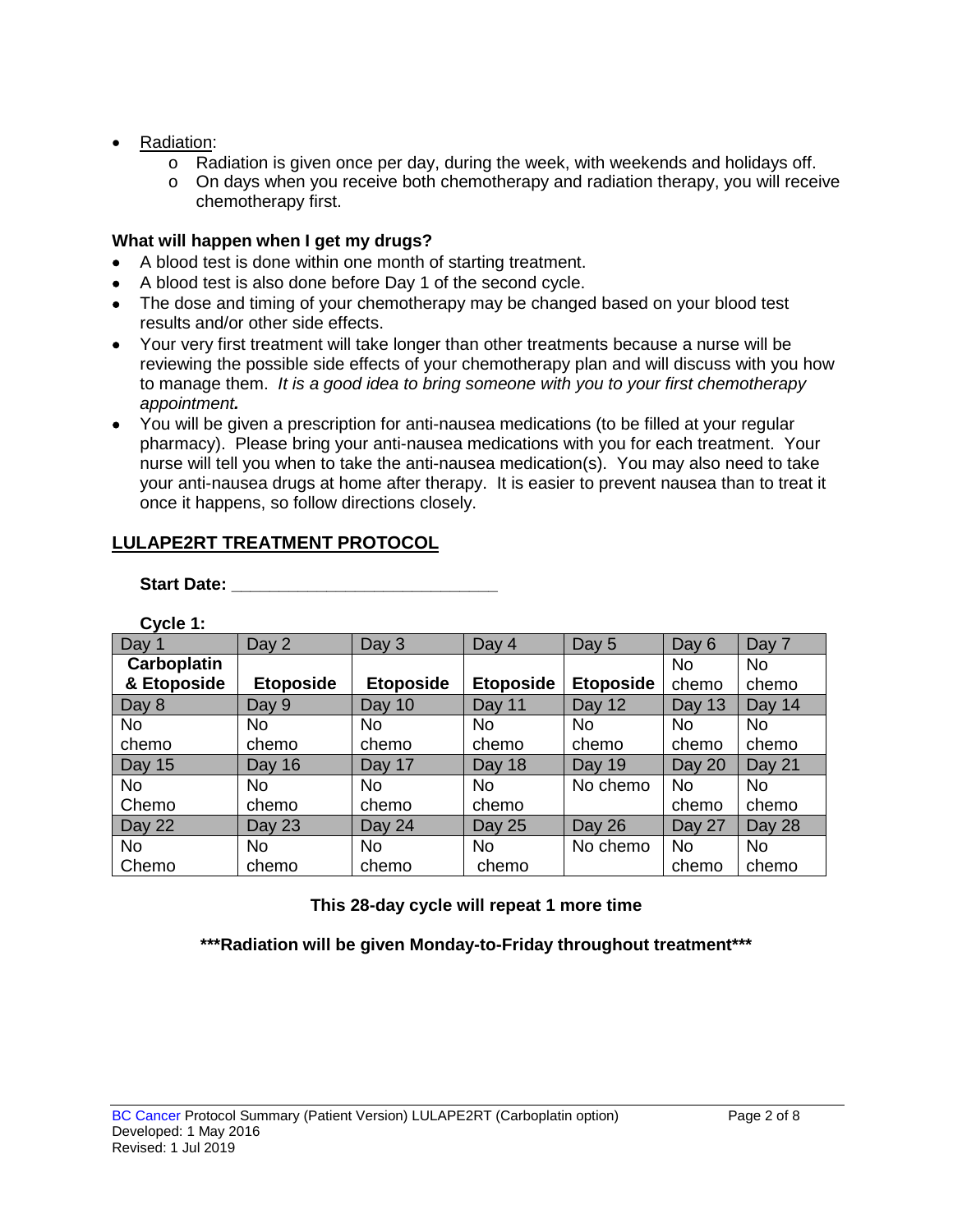## **CHEMOTHERAPY SIDE EFFECTS AND MANAGEMENT**

## **Are there any risks?**

• Unexpected and unlikely side effects can occur with any drug treatment. The ones listed below are particularly important for you to be aware of.

| <b>SERIOUS SIDE EFFECTS</b>                                                                                                                                                                                                                          | <b>How</b>            | <b>MANAGEMENT</b>                                                                                                                                                                                                                                                                                                                                                                                                       |
|------------------------------------------------------------------------------------------------------------------------------------------------------------------------------------------------------------------------------------------------------|-----------------------|-------------------------------------------------------------------------------------------------------------------------------------------------------------------------------------------------------------------------------------------------------------------------------------------------------------------------------------------------------------------------------------------------------------------------|
|                                                                                                                                                                                                                                                      | common                |                                                                                                                                                                                                                                                                                                                                                                                                                         |
| Your white blood cells may<br>decrease after your treatment.<br>White blood cells protect your<br>body by fighting bacteria (germs)<br>that cause infection. When they<br>are low, you are at greater risk                                           | is it?<br>Very common | To help prevent infection:<br>Wash your hands often and always after using the bathroom.<br>Take care of your skin and mouth by gently washing regularly.<br>Avoid crowds and people who are sick.<br>Call your doctor <i>immediately</i> at the first sign of an <i>infection</i> such as<br>fever (over 100°F or 38°C by an oral thermometer), chills, cough, or                                                      |
| of having an infection.                                                                                                                                                                                                                              |                       | burning when you pass urine.                                                                                                                                                                                                                                                                                                                                                                                            |
| Your platelets may decrease<br>during or after your treatment<br>They will return to normal after<br>your last treatment. Platelets<br>help to make your blood clot<br>when you hurt yourself. You<br>may bruise or bleed more<br>easily than usual. | Common                | To help prevent bleeding problems:<br>Try not to bruise, cut or burn yourself.<br>$\bullet$<br>Clean your nose by blowing gently, do not pick your nose.<br>$\bullet$<br>Brush your teeth gently with a soft toothbrush as your gums may bleed<br>$\bullet$<br>more easily. Maintain good oral hygiene.<br>Avoid taking ASA (eg: ASPIRIN®) or Ibuprofen (eg: ADVIL®), unless<br>$\bullet$<br>prescribed by your doctor. |
| <b>Allergic reactions may rarely</b><br>occur during or immediately<br>following administration of<br>etoposide. Signs of an allergic<br>reaction may include: chest<br>discomfort, shortness of breath,<br>light headedness and flushing.           | Rare                  | Tell your nurse or physician <i>immediately</i> if you experience these or any<br>$\bullet$<br>other side effects while receiving etoposide.                                                                                                                                                                                                                                                                            |
| Dizziness or feeling faint may<br>occur during administration of<br>etoposide.                                                                                                                                                                       | Rare                  | Tell your nurse or doctor <i>immediately</i> .<br>$\bullet$<br>Lie down or sit with your feet elevated.<br>$\bullet$                                                                                                                                                                                                                                                                                                    |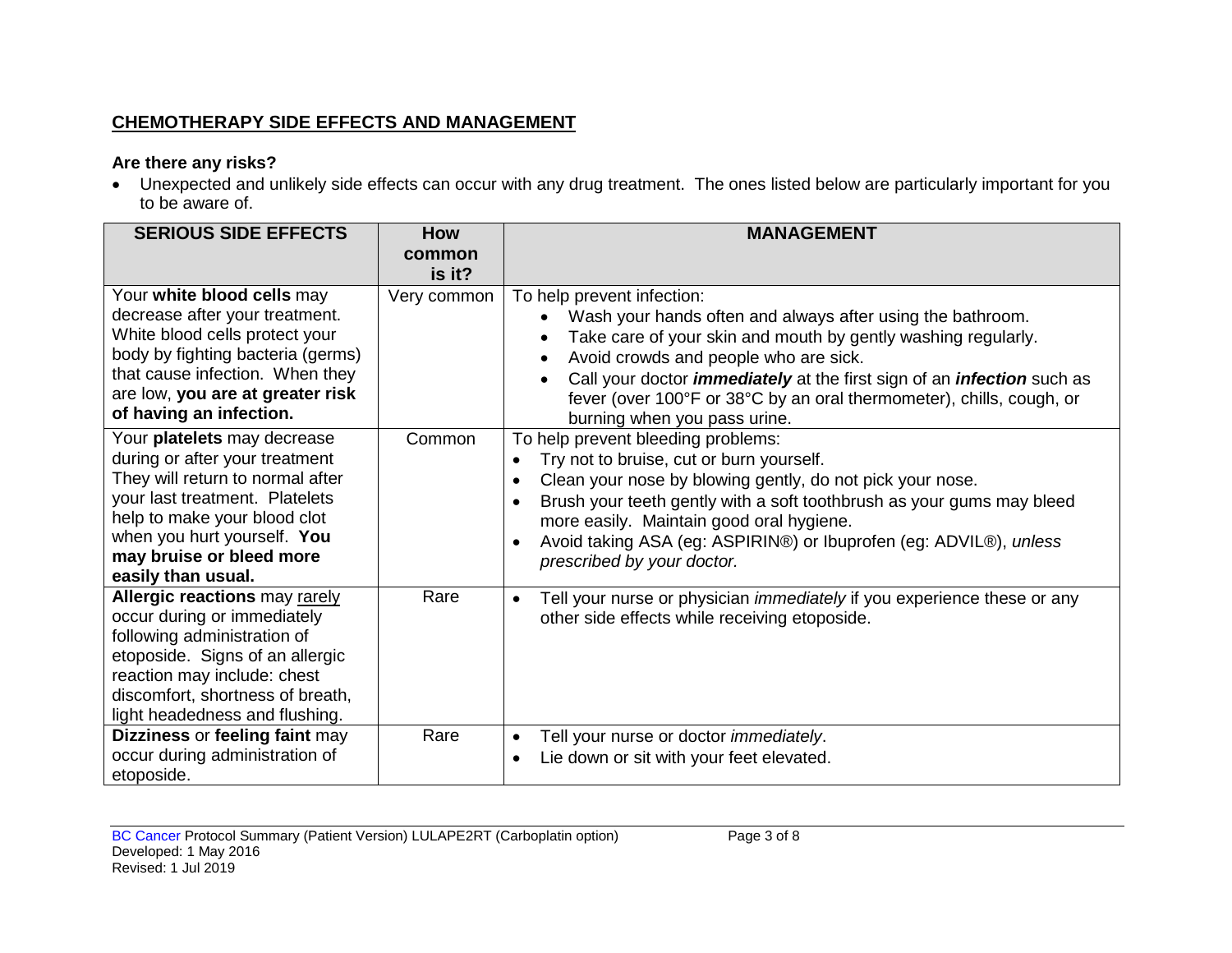| <b>SERIOUS SIDE EFFECTS</b>              | <b>How</b><br>common | <b>MANAGEMENT</b>                                                              |
|------------------------------------------|----------------------|--------------------------------------------------------------------------------|
| Etoposide <b>burns</b> if it leaks under | is it?               | Tell your nurse <i>immediately</i> if you feel burning, stinging, or any other |
| the skin.                                | Very rare            | change while the drug is being given.                                          |

| <b>OTHER SIDE EFFECTS</b>                                                                                                                                                                                                                                                                                                                                                             | <b>How</b><br>common | <b>MANAGEMENT</b>                                                                                                                                                                                                                                                                                                                                                                                                                                                                           |
|---------------------------------------------------------------------------------------------------------------------------------------------------------------------------------------------------------------------------------------------------------------------------------------------------------------------------------------------------------------------------------------|----------------------|---------------------------------------------------------------------------------------------------------------------------------------------------------------------------------------------------------------------------------------------------------------------------------------------------------------------------------------------------------------------------------------------------------------------------------------------------------------------------------------------|
|                                                                                                                                                                                                                                                                                                                                                                                       | is it?               |                                                                                                                                                                                                                                                                                                                                                                                                                                                                                             |
| Nausea and vomiting may occur<br>after your treatment and may last<br>for up to 24 hours. Nausea may<br>last longer for some patients.                                                                                                                                                                                                                                                | Very<br>Common       | You will be given a prescription for anti-nausea drug(s) to take before your<br>chemotherapy treatment and/or at home. It is easier to prevent nausea than to<br>treat it once it has happened, so follow directions closely.<br>Drink plenty of liquids.<br>Eat and drink often in small amounts.<br>Try the ideas in "Food Choices to Help Control Nausea".<br>Your doctor may manage delayed nausea and vomiting differently. Be sure to<br>let your doctor know if you experience this. |
| <b>Tiredness</b> or lack of energy may<br>occur.                                                                                                                                                                                                                                                                                                                                      | Common               | Do not drive a car or operate machinery if you are feeling tired.<br>$\bullet$                                                                                                                                                                                                                                                                                                                                                                                                              |
| Hair loss can occur and may<br>begin within a few days or weeks<br>of treatment. Your hair may thin<br>or you may become totally bald.<br>Your scalp may feel tender. You<br>may lose hair on your face and<br>body. Your hair will grow back<br>once your treatments are over<br>and sometimes between<br>treatments. Colour and texture<br>may change when your hair<br>grows back. | Common               | Use a gentle shampoo and soft brush.<br>$\bullet$<br>Care should be taken with use of hair spray, bleaches, dyes and perms.<br>$\bullet$<br>Protect your scalp with a hat, scarf or wig in cold weather.<br>$\bullet$<br>Cover your head or apply sunblock on sunny days.<br>Apply mineral oil to your scalp to reduce itching.                                                                                                                                                             |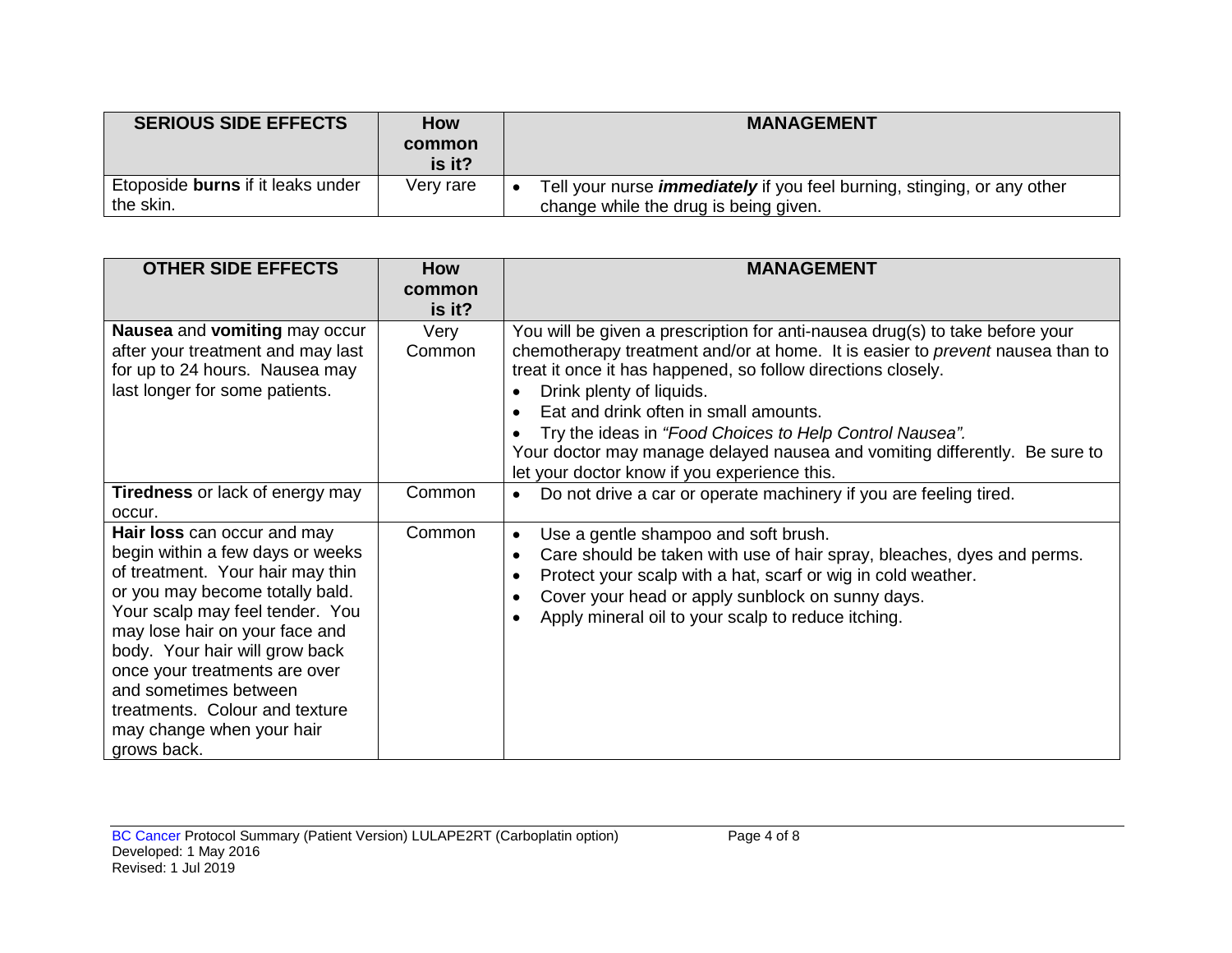| <b>OTHER SIDE EFFECTS</b>                                                                                                                                                                            | <b>How</b>       | <b>MANAGEMENT</b>                                                                                                                                                                                                                                                                                                                                                                                                                                                                                                                                                                                                                                                                |
|------------------------------------------------------------------------------------------------------------------------------------------------------------------------------------------------------|------------------|----------------------------------------------------------------------------------------------------------------------------------------------------------------------------------------------------------------------------------------------------------------------------------------------------------------------------------------------------------------------------------------------------------------------------------------------------------------------------------------------------------------------------------------------------------------------------------------------------------------------------------------------------------------------------------|
|                                                                                                                                                                                                      | common<br>is it? |                                                                                                                                                                                                                                                                                                                                                                                                                                                                                                                                                                                                                                                                                  |
| <b>Constipation or diarrhea may</b><br>occur.                                                                                                                                                        | Common           | To help constipation:<br>Exercise if you can.<br>$\bullet$<br>Drink plenty of liquids (8 cups a day).<br>$\bullet$<br>Try ideas in "Suggestions for Dealing with Constipation".<br>To help diarrhea:<br>Drink plenty of liquids.<br>Eat and drink often in small amounts.                                                                                                                                                                                                                                                                                                                                                                                                        |
| Pain or tenderness may occur<br>where the needle was placed in<br>your vein.                                                                                                                         | Uncommon         | Refer to the pamphlet "Food Ideas to Help with Diarrhea".<br>$\bullet$<br>Apply cool compresses or soak in cool water for 15-20 minutes several<br>$\bullet$<br>times a day.                                                                                                                                                                                                                                                                                                                                                                                                                                                                                                     |
| Sore mouth may occur a few<br>days after treatment. Mouth<br>sores can occur on the tongue,<br>the sides of the mouth or in the<br>throat. Mouth sores or bleeding<br>gums can lead to an infection. | <b>Uncommon</b>  | Brush your teeth gently after eating and at bedtime with a very soft<br>$\bullet$<br>toothbrush. If your gums bleed, use gauze instead of a brush. Use baking<br>soda instead of toothpaste.<br>Make a mouthwash with $\frac{1}{2}$ teaspoon baking soda or salt in 1 cup warm<br>$\bullet$<br>water and rinse several times a day.<br>Try soft, bland foods like puddings, milkshakes and cream soups.<br>$\bullet$<br>Avoid spicy, crunchy or acidic food, and very hot or cold foods.<br>$\bullet$<br>Call your doctor if you are having difficulty eating or drinking due to pain.<br>$\bullet$<br>Try the ideas in "Help with Sore Mouth during Chemotherapy".<br>$\bullet$ |
| Loss of appetite and weight<br><b>loss</b> may occur                                                                                                                                                 | Uncommon         | Try the ideas in "Nutrition and Lung Cancer" and "Food ideas to Help with<br>$\bullet$<br>Poor Appetite".                                                                                                                                                                                                                                                                                                                                                                                                                                                                                                                                                                        |
| Taste alteration may occur                                                                                                                                                                           | Uncommon         | Try the ideas in "Food Ideas to Cope with Taste and Smell Changes".<br>$\bullet$                                                                                                                                                                                                                                                                                                                                                                                                                                                                                                                                                                                                 |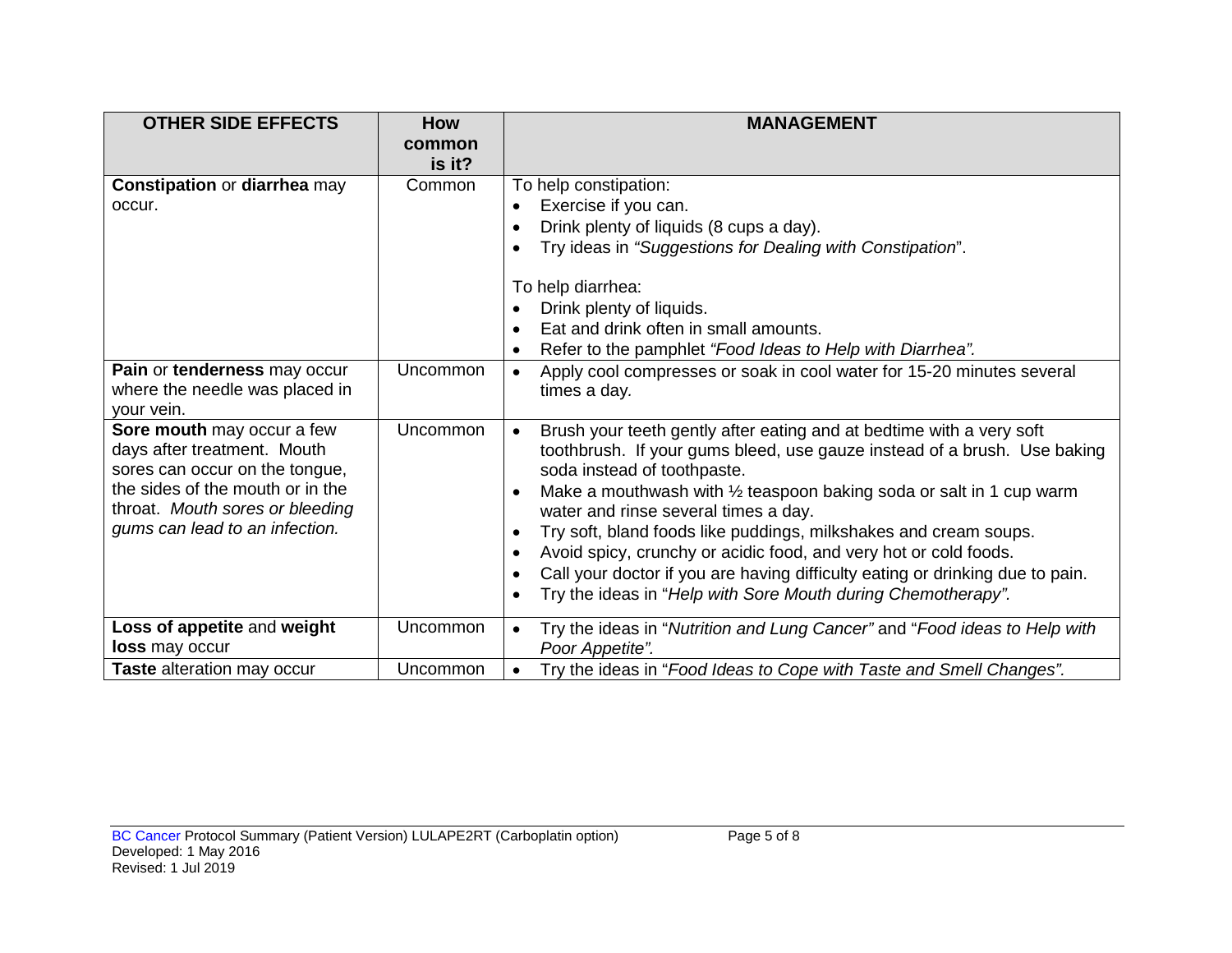## **RADIATION SIDE EFFECTS AND MANAGEMENT**

| <b>SIDE EFFECTS</b>                                                                                                                                                                                                                          | <b>How Common</b><br>Is It? | <b>MANAGEMENT</b>                                                                                                                                                                                                                                                                                                                                                                                        |
|----------------------------------------------------------------------------------------------------------------------------------------------------------------------------------------------------------------------------------------------|-----------------------------|----------------------------------------------------------------------------------------------------------------------------------------------------------------------------------------------------------------------------------------------------------------------------------------------------------------------------------------------------------------------------------------------------------|
| <b>Tiredness</b> or lack of energy may<br>occur.                                                                                                                                                                                             | Very Common                 | Do not drive a car or operate machinery if you are feeling tired.<br>$\bullet$<br>Try the ideas in "Your Bank of Energy Savings: How People with Cancer<br>can Handle Fatigue".                                                                                                                                                                                                                          |
| Since radiation must pass<br>through your skin, skin irritation<br>may occur while receiving<br>radiotherapy. Skin may feel<br>warm and sensitive and color<br>may change.<br>Cough or shortness of breath<br>may occur, as radiation lowers | Common<br>Common            | Bathe using lukewarm water and mild, unscented soap. Pat skin dry<br>with a soft towel.<br>Wear loose, comfortable clothing.<br>$\bullet$<br>Protect skin from direct sunlight and wind.<br>Avoid deodorants, perfume, alcohol, astringents and adhesives.<br>Drink plenty of fluids throughout the day<br>$\bullet$<br>If you are experiencing cough and are also feverish or unwell, it's<br>$\bullet$ |
| the level of the lung's surfactant,<br>a substance that helps the lungs<br>expand.                                                                                                                                                           |                             | important to call your doctor.                                                                                                                                                                                                                                                                                                                                                                           |
| You may experience a sore<br>throat or difficulty swallowing.                                                                                                                                                                                | Common                      | Try eating smaller amounts of food at more frequent intervals.<br>$\bullet$<br>Avoid highly seasoned foods, acidic foods, or foods that are very hot or<br>$\bullet$<br>very cold.<br>Drink plenty of fluids throughout the day.<br>Try ideas in "Easy to Chew Recipes and Soft, Moist Food Ideas"                                                                                                       |
| <b>Hair loss</b> will occur on the area<br>of skin being treated.                                                                                                                                                                            | Common                      | Hair usually grows back within a few months. Sometimes, as it grows<br>$\bullet$<br>back, it can become patchy.                                                                                                                                                                                                                                                                                          |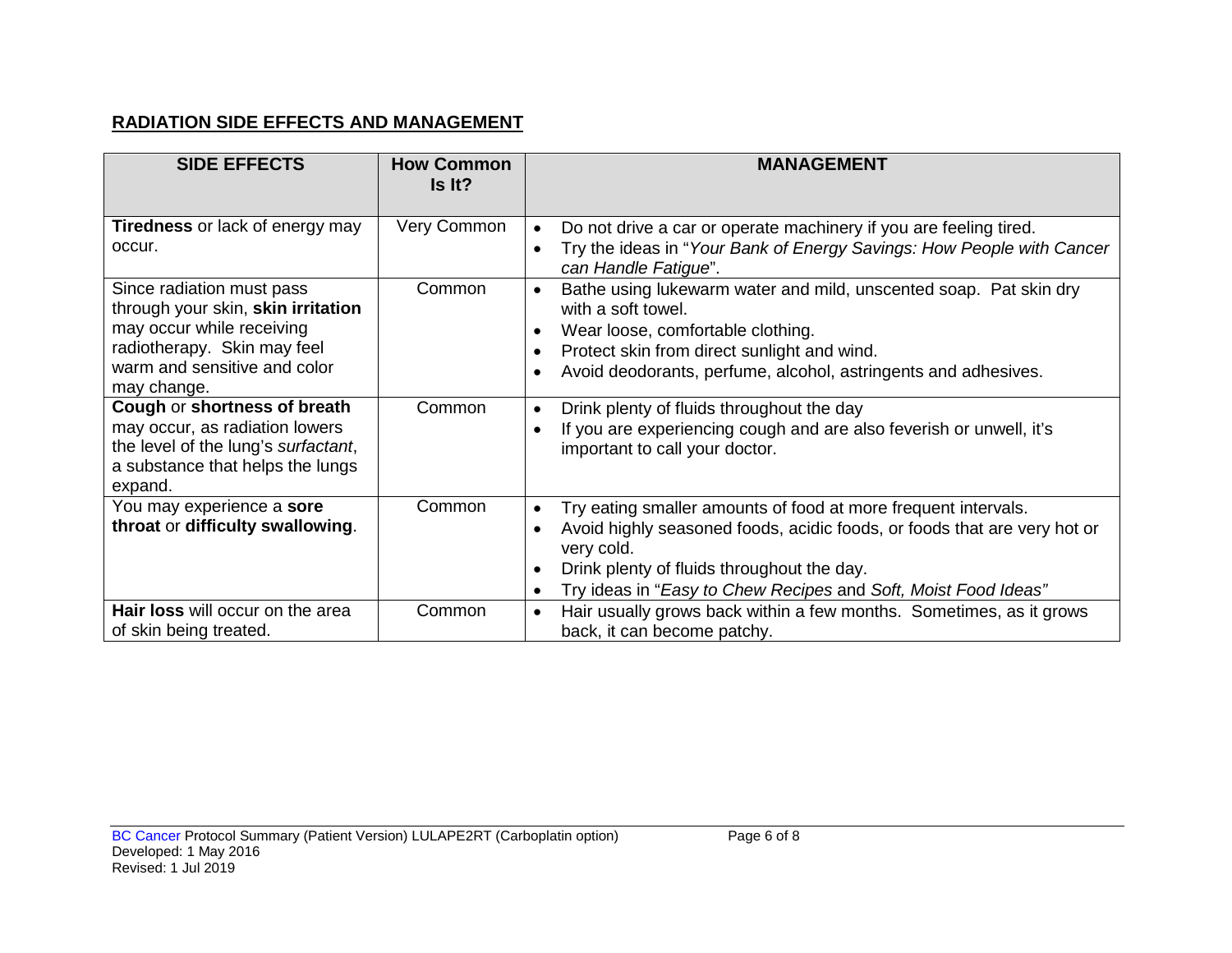## **INSTRUCTIONS FOR THE PATIENT**

## **What other drugs can interact with LULAPE2RT?**

- Other drugs such as phenytoin (DILANTIN®), atovaquone (MEPRON®), warfarin (COUMADIN®), glucosamine and St John's Wort may interact with LULAPE2RT. Tell your doctor if you are taking these or other drugs as you may need extra blood tests, your dose may need to be changed or your treatment may need to be held for a few days.
- Check with your doctor or pharmacist before you start taking any new prescription or nonprescription drugs.

### **Other important things to know:**

- The drinking of alcohol (in small amounts) does not appear to affect the safety or usefulness of this treatment.
- This treatment may cause sterility in men and menopause in women. If you plan to have children, discuss this with your doctor before starting treatment.
- This treatment may damage sperm and may cause harm to the baby if used during pregnancy. It is best to use *birth control* while you are undergoing treatment. Tell your doctor right away if you or your partner becomes pregnant. Do not breast feed during treatment.
- Tell all doctors or dentists you see that you being treated with carboplatin and etoposide before you receive treatment of any form.

## **SEE YOUR DOCTOR OR GET EMERGENCY HELP IMMEDIATELY IF YOU HAVE:**

- Signs of an **infection** such as fever (over 100°F or 38°C by an oral thermometer), chills, cough, sore throat, pain or burning when you pass urine.
- Signs of **bleeding problems** such as black, tarry stools, blood in urine or pinpoint red spots on skin.
- Signs of an **allergic reaction** (rare) soon after a treatment including dizziness, fast heartbeat, face swelling or breathing problems.

### **SEE YOUR DOCTOR AS SOON AS POSSIBLE (DURING OFFICE HOURS) IF YOU HAVE:**

- Signs of **liver problems** such as yellow eyes or skin, white or clay-colored stools.
- Signs of **kidney problems** such as lower back or side pain, swelling of feet or lower legs.
- Signs of **anemia** such as unusual tiredness or weakness.
- **Changes in eyesight**.
- Ringing in your ears or **hearing problems**.
- **Skin rash** or **itching**.
- **Stomach pain** not controlled by antacids or acetaminophen.